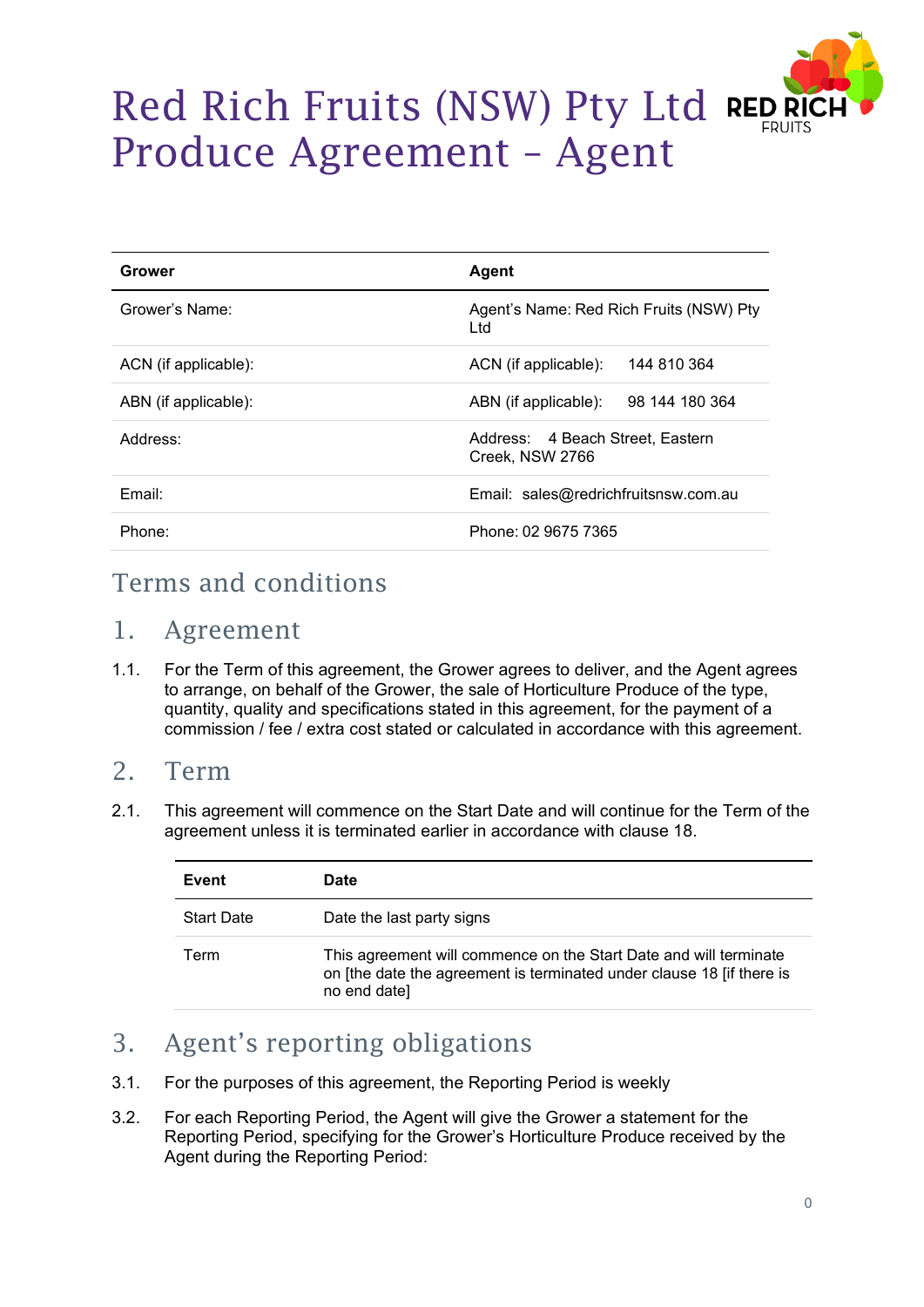the date on which the Horticulture Produce was delivered to the Agent

details of each amount deducted by the Agent from the sale price of the Horticulture Produce, and

details of any amounts of the Horticulture Produce not sold by the Agent during that period, including:

- i. the reasons why the Horticulture Produce was not sold
- ii. details of any amounts of the Horticulture Produce destroyed by the Agent, and the costs incurred in destroying the Horticulture Produce, and
- iii. details of any amounts of the Horticulture Produce held by the Agent at the end of the period.
- 3.3. The Agent will give the statement referred to in subclause 3.2 to the Grower within the Statement Period, which is 7 business days following the end of the Reporting Period.

# 4. Agent's other obligations

- 4.1. During the period the Grower's Horticulture Produce is under the Agent's control, the Agent will exercise all reasonable care and skill in handling and storage to ensure that the Horticulture Produce remains of the highest quality possible.
- 4.2. The care and skill the Agent must exercise under subclause 4.1 must be exercised until the ownership of the Horticulture Produce passes to the Agent.
- 4.3. The Agent must collect all commonwealth levies applicable to the Grower's Horticulture Produce unless a levy exemption with the Growers LRS number has been supplied to the Agent.
- 4.4. The Agent:
	- (a) will act in the best interests of the Grower when selling Horticulture Produce under this agreement, and

will not sell the Grower's Horticulture Produce, other than on an arm's length basis, unless the Agent has first obtained the Grower's consent, in writing, to do so.

## 5. Commission and fees

5.1. Subject to subclause 12.2, the Agent will charge the Grower a commission of 15% to be charged on a percentage basis.

#### 6. Price

6.1. The Agent will sell Horticulture Produce on behalf of the Grower for no less that the minimum price requirement where a minimum price has been indicated in writing by the Grower.

## 7. Payment

- 7.1. Subject to clauses 5.2 and 12, the Agent will pay to the Grower the proceeds of a sale of the Grower's delivered Horticulture Produce, less commissions calculated in accordance with subclause 5.1.
- 7.2. Payment under subclause 7.1 will be made: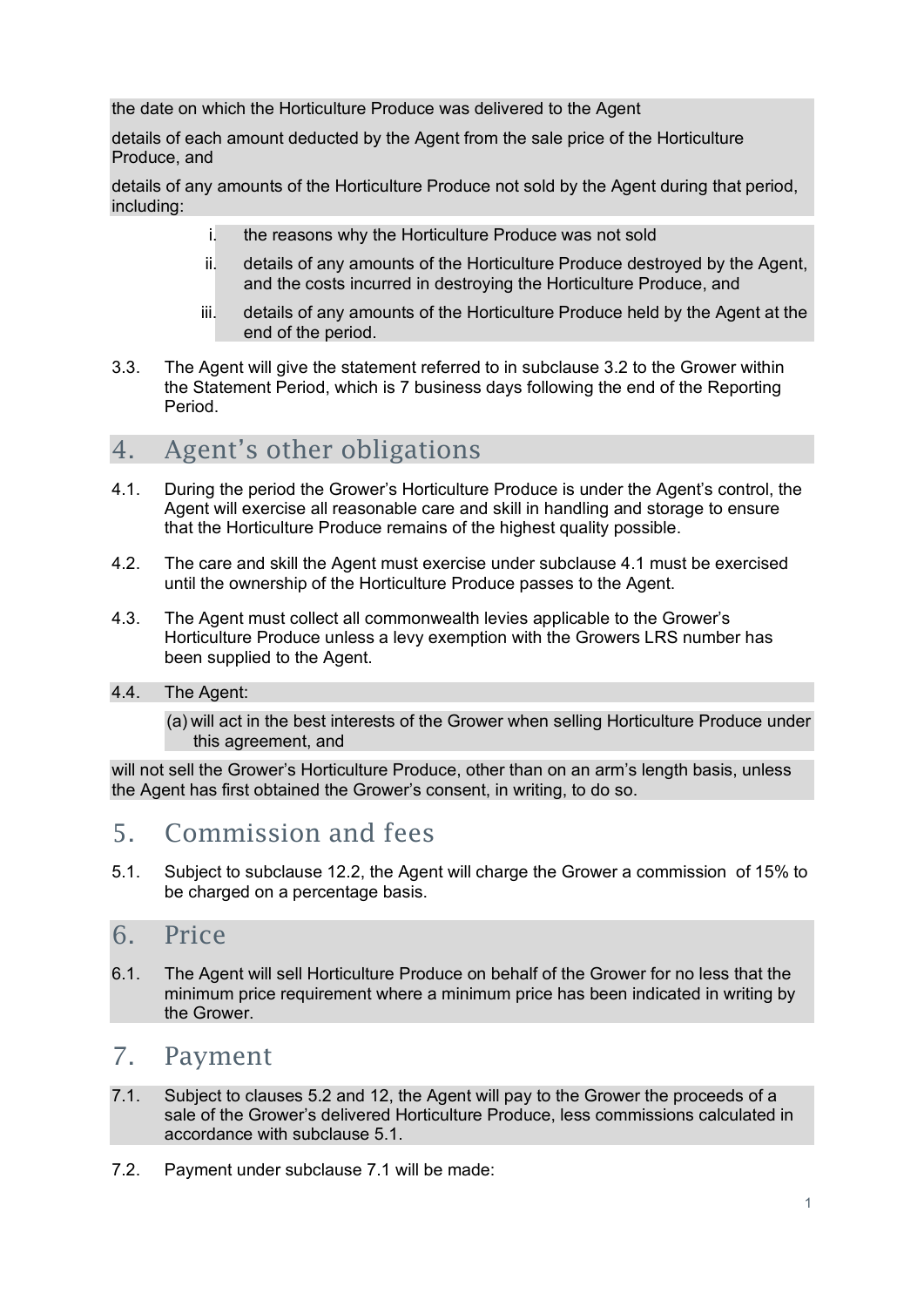- (a) Within 35 days of the Agent selling the Horticulture Produce to a person on behalf of the Grower.
- (b) by *EFT*, unless otherwise agreed in writing between the Agent and the Grower.

# 8. Delivery of Horticulture Produce

- 8.1. For the purposes of this agreement, delivery of Horticulture Produce occurs when the Horticulture Produce arrives at the address specified in accordance with subclause 8.4.
- 8.2. The Grower will bear the costs of delivery of the Horticulture Produce to the Agent, unless agreed otherwise by the parties in writing.
- 8.3. A Grower will comply with the following requirements when delivering Horticulture Produce to the Agent:
	- (a) the Grower will include with each delivery, documentation listing the quantity and type of all Horticulture Produce in the delivery
- 8.4. Where the Grower delivers Horticulture Produce to the Agent, the Grower is to deliver the Horticulture Produce to either "Stands 285-288 'C' Building Sydney Markets NSW or 4 Beach Street Eastern Creek NSW" or as otherwise instructed in writing by the Agent from time to time.
- 8.5. The Agent will provide secure and suitable off-loading facilities at the premises referred to in subclause 8.4 so as to facilitate the safe and timely off-loading of the Horticulture Produce.
- 8.6. The Agent will be responsible for giving, or taking reasonable steps to ensure that the Grower is given, a document evidencing receipt of delivered Horticulture Produce.
- 8.7. The Agent will accept as proof of delivery of Horticulture Produce by the Grower, any document that acknowledges, reflects or evidences delivery:
	- (a) where delivery is to an address that is the usual place of business of the Agent, given to the Grower by it, its officers, employees or agents, or

where delivery is to an address that is not the usual place of business of the Agent, given to the Grower by any person who accepts delivery at that address and has the actual or ostensible authority of the Agent or is a person who is apparently an adult and appears to be engaged in the service of the business at that address.

# 9. Type of Horticulture Produce

- 9.1. The Grower will deliver the following types of Horticulture Produce to the Agent in accordance with the terms of this agreement:
	- (b) Fruit or Vegetable categories as agreed verbally, or
	- (c) as requested in writing by the Agent from time to time.

## 10. Quality of Horticulture Produce

10.1. Horticulture Produce delivered by the Grower must meet *Fresh Markets Australia's FreshSpecs Produce Specifications* for each type of Horticulture Produce delivered by the Grower.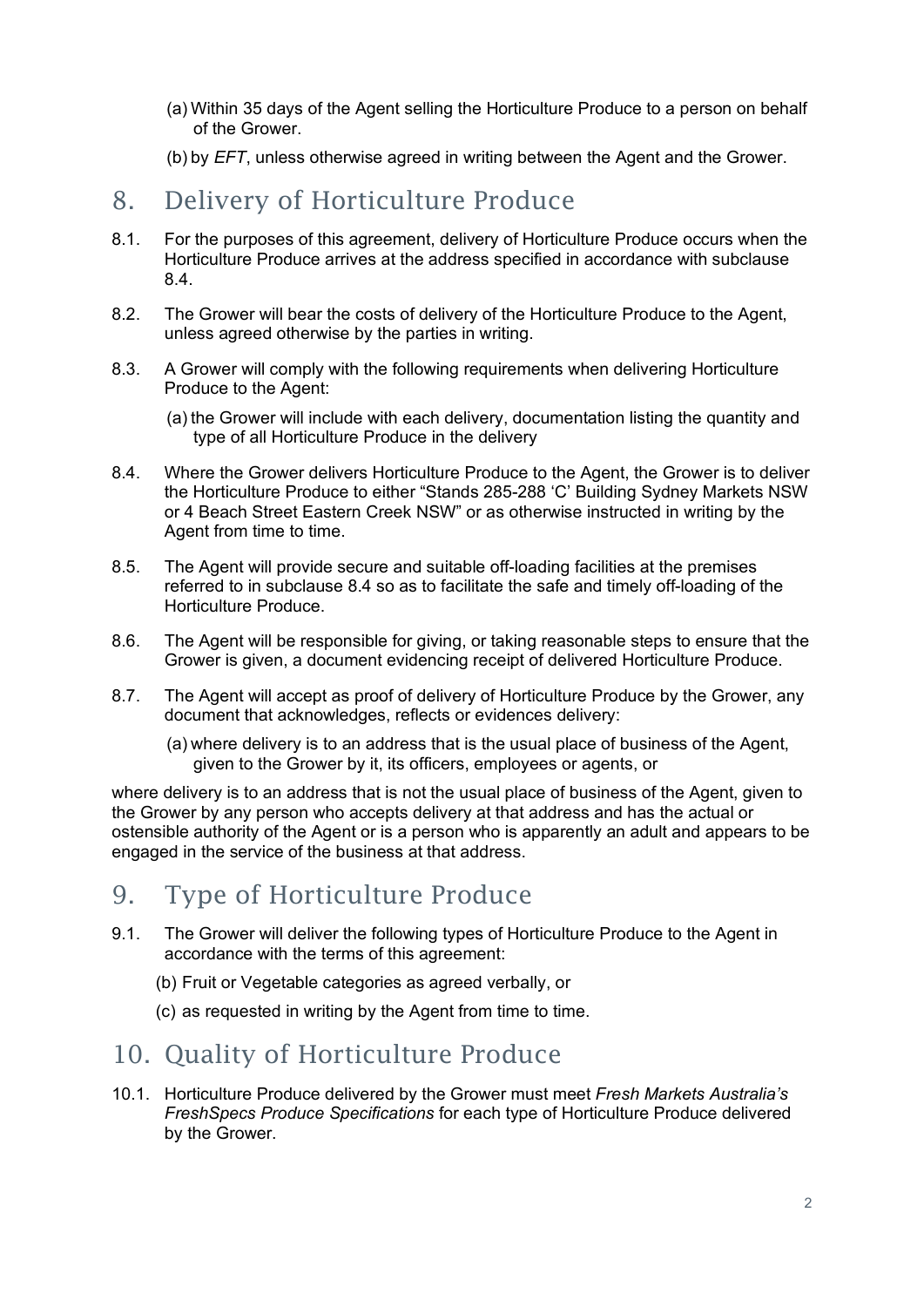## 11. Quantity requirements

- 11.1. Horticulture Produce delivered by the Grower must meet the following quantity requirements:
	- a) as agreed verbally prior to consignment, or
	- b) as requested in writing by the Agent from time to time.

#### 12. Rejection of Horticulture Produce

- 12.1. The Agent will accept and be deemed to have accepted delivery of all Horticulture Produce delivered in accordance with this agreement, unless the circumstances set out in this clause apply.
- 12.2. The Agent may reject Horticulture Produce delivered by the Grower in the following circumstances:
	- (d) if the Horticulture Produce delivered does not satisfy the type, quality or quantity requirements specified in clauses 9 to 11, above. However, if part of the delivered Horticulture Produce does not satisfy the requirements in clauses 9 to 11 and part of the delivered Horticulture Produce does satisfy those requirements, the Agent may only reject the part of the Horticulture Produce that does not meet those requirements
	- (e) if the Grower does not have title in the Horticulture Produce delivered by it
- 12.3. The Agent may only reject Horticulture Produce under subclause 12.2 within 24 hours of delivery of the Produce in accordance with this agreement.
- 12.4. Where the Agent rejects Horticulture Produce under this clause, the Agent will within 24 hours after the time at which the Produce is rejected, notify the Grower of the rejection by telephone, fax, email or other electronic means. Where a Agent fails to comply with this obligation, the Agent will be deemed to have accepted delivery of the Horticulture Produce.
- 12.5. The Agent will notify the Grower verbally and in writing of the rejection and the reasons for the rejection within 24-72 hours of taking delivery of the Produce.
- 12.6. Where Horticulture Produce is rejected by the Agent, the Agent may return the Produce to the Grower at the Grower's expense / hold the Produce at the locations set out in subclause 8.5 for collection by the Grower.

## 13. Pooling of produce

13.1. No pooling will be required under this agreement

#### 14. Title

- 14.1. The Grower warrants that it has title in the Horticulture Produce that it delivers to the Agent.
- 14.2. Title in the Horticulture Produce will not pass to the Agent and remains with the Grower until the Agent sells the Horticulture Produce.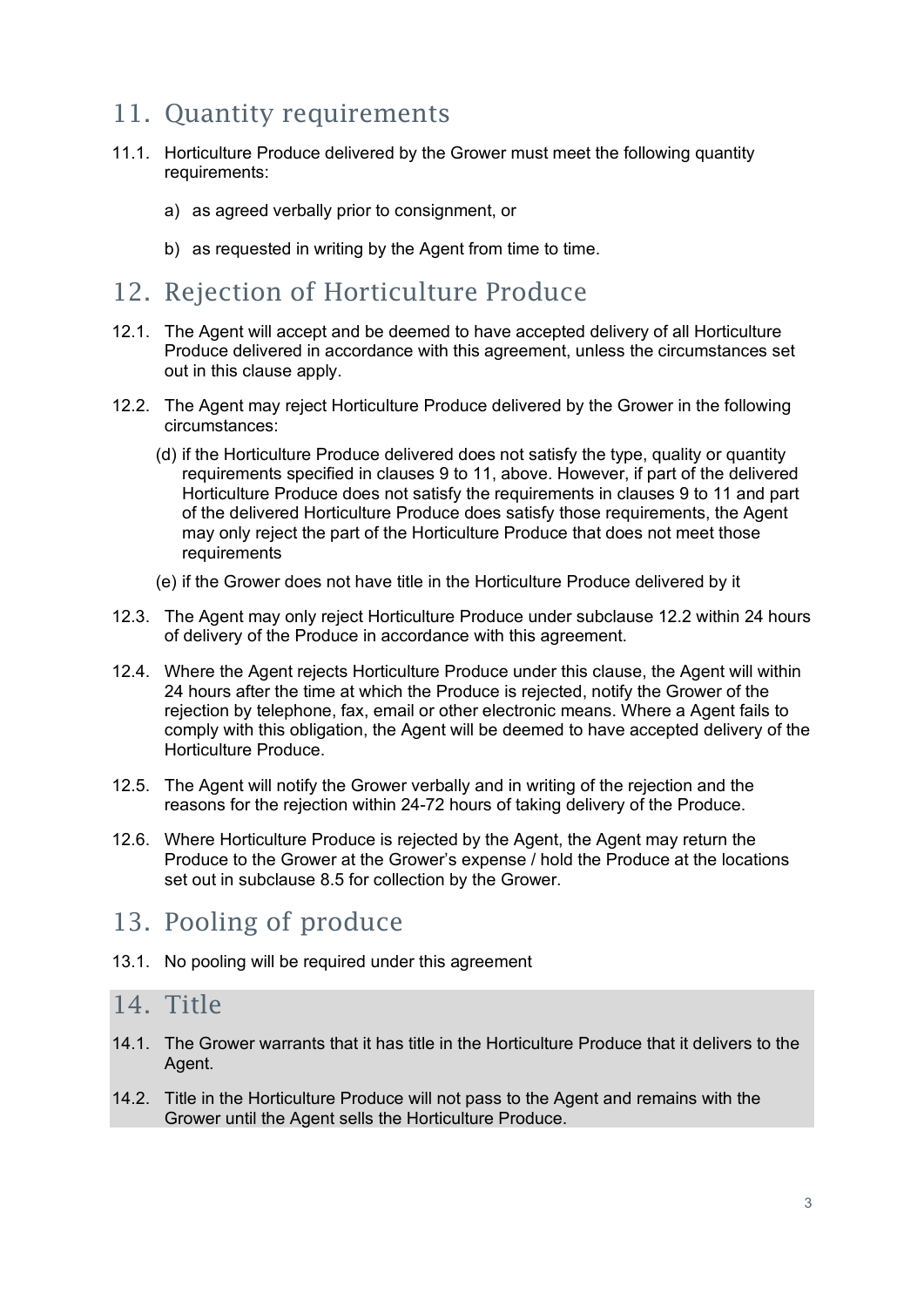#### 15. Insurance

The Agent has insurance for Horticulture Produce under the Agent's control.

- 15.1. The details of the insurance policy are as follows:
	- (a) the insurance policy is with Lloyds of London
	- (b) the maximum amount of insurance cover provided by the policy in respect of claims that may be made in relation to the Horticulture Produce is \$800000.00
	- (c) the policy covers fire, theft and accidental damage (other than deterioration of quality or any other inherent losses).

#### 16. Bad debts

16.1. The Agent will pursue payment for Bad Debts of the Grower arising under this agreement.

## 17. Dispute resolution

17.1. In the event that there is a dispute with the Agent under this agreement or the Code, the Grower should contact the person specified below:

#### **Agent contact**

| Name:  | <b>Matthew Palise</b>        |
|--------|------------------------------|
| Phone: | 0488 197 837                 |
| Email: | matt@redrichfruitsnsw.com.au |

17.2. In the event that there is a dispute with the Grower under this agreement or the Code, the Agent should contact the person specified below:

#### **Grower contact**

| Name:  |  |
|--------|--|
| Phone: |  |
| Email: |  |

17.3. The parties agree that if a dispute arises between them in relation to any matter covered by this agreement, they will follow the dispute resolution procedure set out in Part 5 of the Code.

#### 18. Termination

- 18.1. Subject to subclause 18.2, this agreement can be terminated by either party giving four (4) weeks' written notice of termination to the other party.
- 18.2. Despite anything else in this agreement, where the term of this agreement is 90 days or more, or is not specified, either party may terminate this agreement at any time within the cooling-off period being:
	- (a) 14 days after the day on which this agreement was entered into, or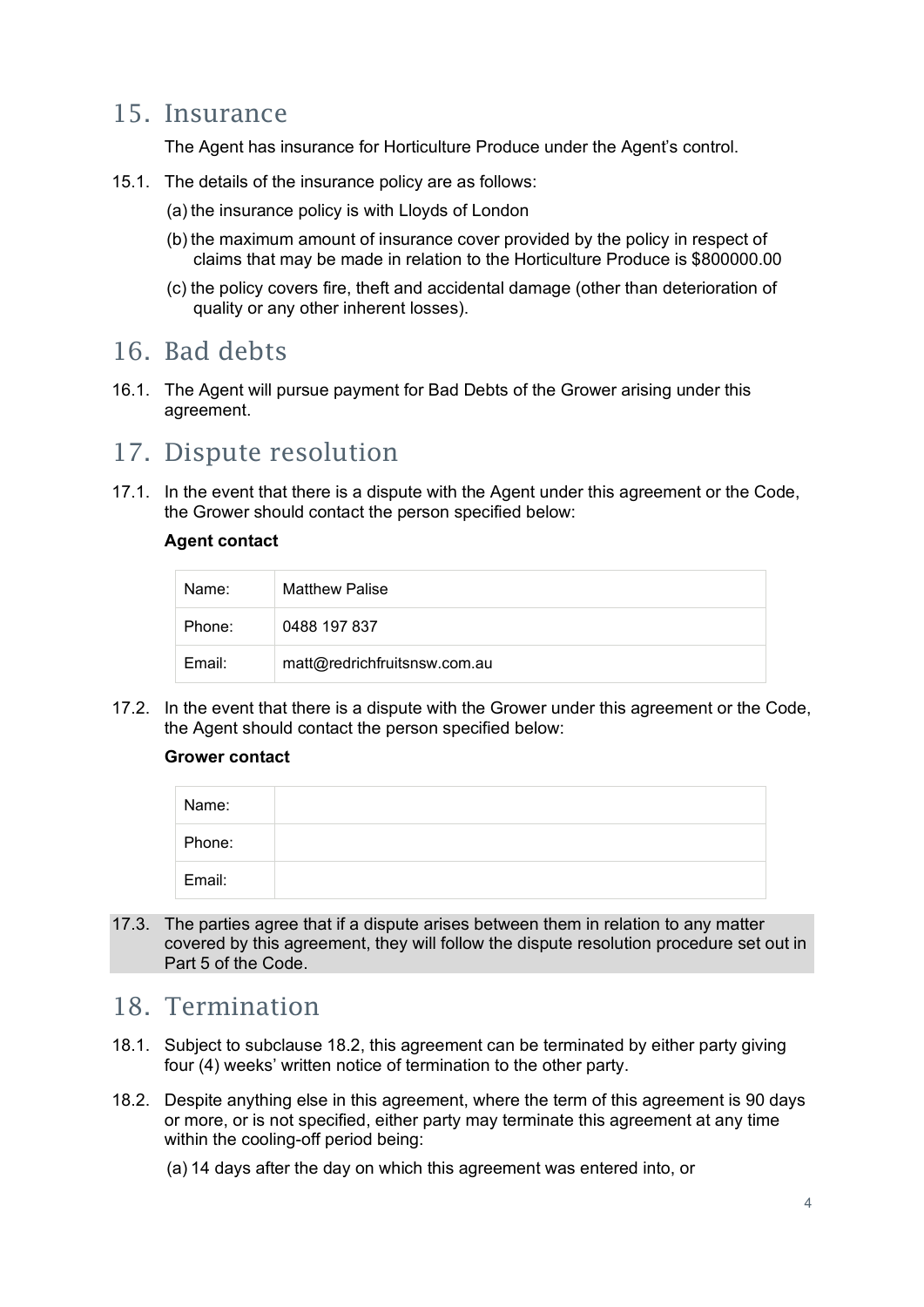- (b) such shorter or longer period as is agreed by the parties, provided the initial cooling-off period is not reduced by more than 7 days.
- 18.3. Where this agreement is terminated pursuant to subclauses 18.1, 18.2(a) or 18.2(b), any trade that has occurred under the agreement before the termination is governed by the terms of this agreement.
- 18.4. Subject to subclause 18.5, a party to this agreement who receives a payment (of money or other valuable consideration) for the purposes of, and directly related to, trade that would have occurred after the termination of the agreement, must return the payment to the party who made the payment within 14 days after the day on which the agreement is terminated.
- 18.5. A party required to return a payment under subclause 18.4 may deduct, from the amount to be returned, reasonable expenses incurred under the agreement for the purposes of, and directly related to, trade that would have occurred after the termination of the agreement.

#### 19. Variation

19.1. This agreement may only be varied by

further agreement in writing between the Agent and the Grower and be accepted by the parties to it either by signature by both parties or a written notice of offer and a written notice of acceptance.